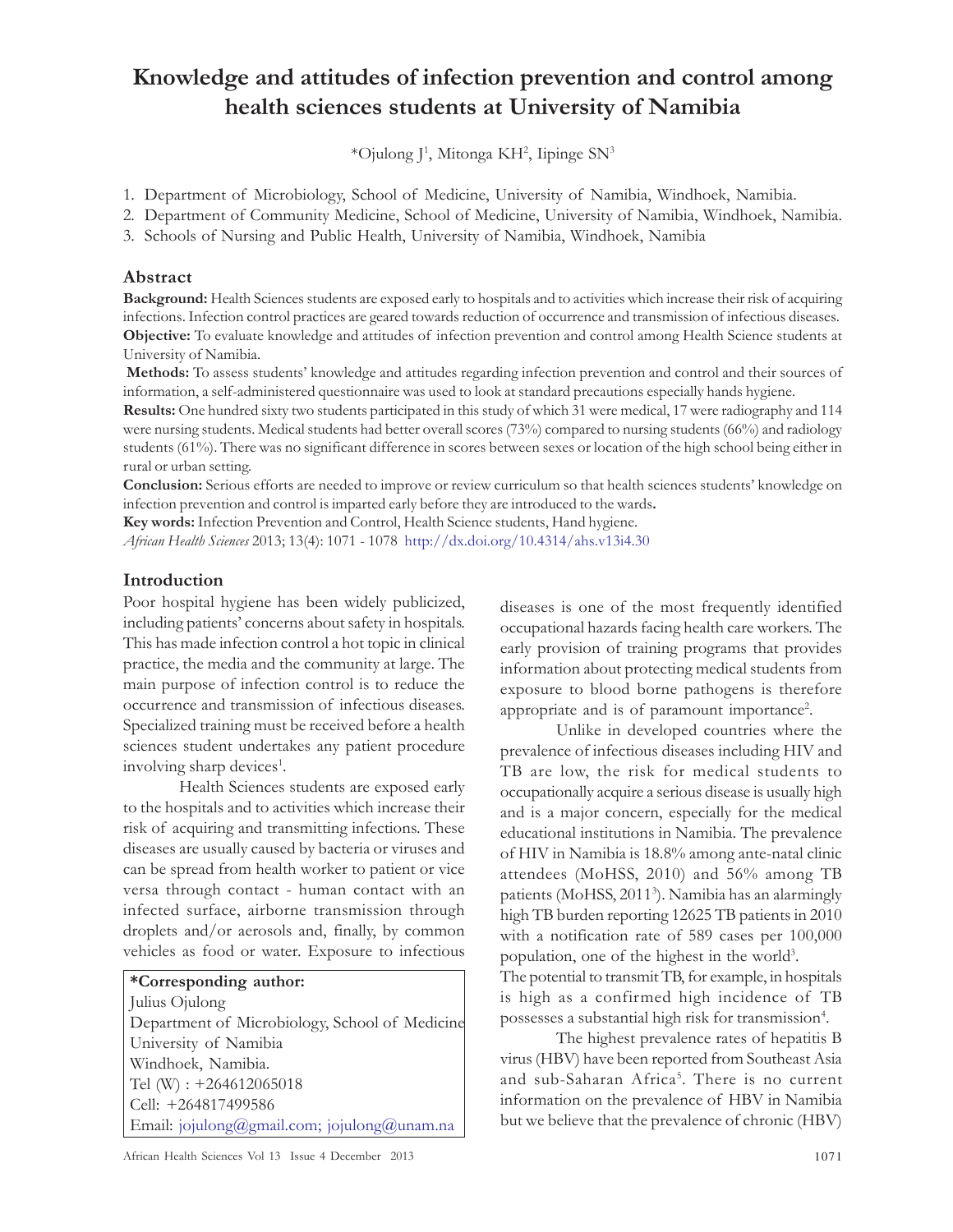infection in Namibia is known to be high in adults as reported by the Namibian National Blood Transfusion Service. In fact, a prevalence rate of 14.8% were reported on markers of current HBV infection and 53 % on markers for past exposure to HBV<sup>6</sup>.

This situation intensifies the need for a comprehensive curriculum to be introduced early in the training of health sciences students to incorporate prevention and control of infectious diseases. Hand hygiene is an important healthcare issue globally and is the single most cost-effective and practical measure to reduce the incidence of healthcare-associated infection and the spread of antimicrobial resistance across all settings from advanced health care systems to primary healthcare centers as well as to health workers<sup>7,8</sup>.

The first health services in Namibia were established in the 1890's in Windhoek and Swakopmund to serve German soldiers. Soon after, Finnish missionaries set up several clinics in the north. Training of professional nurses was offered through the Nursing colleges in Oshakati and Windhoek hospitals until 1985. As a move in higher education became eminent, the Academy for Tertiary Education was established. The Faculty of Medical and Health Science was established at the Academy in January 1986 after a need was identified to train professional nurses in Namibia instead of depending on South Africa. This was the first University component for the Academy of the then South West Africa, now Namibia, in training health professionals. The Faculty offered mainly nursing sciences programmes until 1996 when the National Diploma in Radiography was introduced with the assistance of the World Health Organization.

After independence, the University of Namibia (UNAM) was established by Act of Parliament (Act 82 of 1992) on the 1<sup>st</sup> of September 1992. A commission was set up to look into the issues of tertiary education in Namibia in 1991. One of its recommendations was to set up a consultative body to establish programmes for the Health Sciences. As such it recommended that a feasibility study for the development of the school of medicine should be undertaken. WHO was requested to support this initiative and a consultant was recruited, a report written but it was never implemented. However, in 2000 the UNAM introduced a pre-medical programme to prepare students in their first two years for medicine and pharmacy. After the premedical programme, the students were sent to medical universities in the Southern Africa Development Community (SADC). The first intake for the School of Medicine started in 2010 with an intake of 55 students. In 2013, it was established and soon the School of Public Health within the Faculty of Health Sciences.

All the health related health programmes in the Faculty are approved by the Senate and Health Professionals' Council of Namibia and are within the Namibian Framework of Qualifications. For all health care trainees, infection control is a subject in their programmes. The skills obtained are important to prevent the spread of infections and to promote health on a personal level as well as on macro-levels. Curriculum for health sciences students on infection control is introduced early but does not comprehensively tackle issues on infection control and prevention.

This study was done to evaluate the students' knowledge and attitude toward infection control and prevention.

Few studies in Africa, Sub-Saharan and southern Africa have reported on health sciences students' knowledge, attitudes and practices toward the infection prevention and control.

It is therefore important for a new Faculty of Health Sciences and particularly a new School of Medicine to monitor and continually assess the knowledge acquired by the students in different subjects in order to benchmark the standard and maintain the curricula levels.

# Methods

This research was designed as a cross-sectional descriptive study which evaluated knowledge and attitudes of general principles of infection prevention and control of students in the Faculty of Health Sciences UNAM. For the purpose of this study the Bachelor of Medicine and Bachelor of Surgery (MBChB) students, nurses and radiographer students were regarded generally as health sciences students. Students were selected through non probability convenience sampling. A pre-designed, pre-tested, anonymous self-administered, semi-structured questionnaire was given to each student who had an informed consent to take part in the study. This questionnaire was adapted from a previous study done in France in four healthcare schools at Rouen University<sup>1</sup>. The questionnaire was pretested with more than ten respondents that included all students categories at the Faculty of Health Sciences of the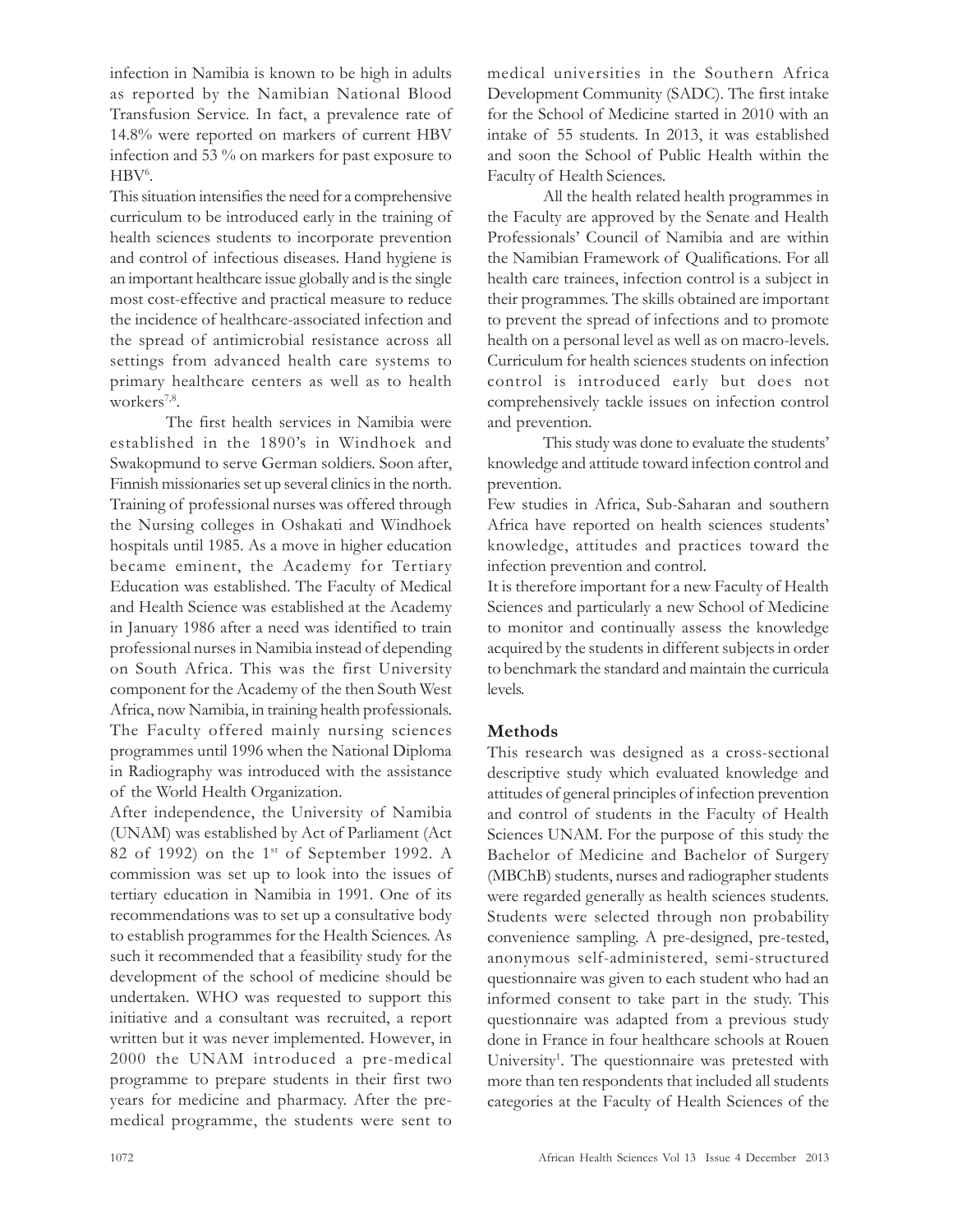University of Namibia. The survey was found suitable for use by Society for Healthcare Epidemiology of America in data collection. We have made necessary revisions and adaptation to Namibia context.

The questionnaire was composed of two parts. The first part collected demographics of the students and the second part evaluated whether the current infection control and practices were in line with standard precautions recommended by World Health Organization (WHO).<sup>7</sup>

The range of possible scores was 0 to 100. The survey and data collection received the approval of the ethics committee of the Faculty of Health Sciences.

For the analysis, the data were entered into Statistical Package for Social Science (SPSS) version 20 by two researchers and checked for errors. Frequencies and percentages were derived for categorical variables. To estimate univariate associations, differences in proportions were assessed by using the chi-square test. Analysis of variance (ANOVA) was performed to compare the infection prevention and control (IPCs) Knowledge score considering three variables (student group, gender, high school origin) and their interactions. We verified that the data complied with ANOVA model assumptions of normality (Shapiro-Wilk test) and equal variance (Levene test). The least square difference method (LSD) was used as a Post-hoc test to assess the significance of difference of the infection prevention and control score among the different groups of students. All *p-values* were two sided and considered statistically significant if < 0.05.

## Results

A total of 162 health sciences students in their 2nd or 3<sup>rd</sup> year of study participated in this study among which 114 Nursing students, 31 were Medical students and 17 were radiographers . The students' characteristics related to the age, gender, high school of origin are summarized in table 1.

The means of IPC knowledge score and the 95 % confidence intervals for female and male students are described in the table 2.

Table 1: Descriptive statistics of students

| Student<br>Group | Total | 95% CI<br>Mean age | Male $(\%)$ | Female<br>$\binom{0}{0}$ | Rural high<br>school | Urban<br>high  |
|------------------|-------|--------------------|-------------|--------------------------|----------------------|----------------|
|                  |       |                    |             |                          | $\binom{0}{0}$       | school $(\% )$ |
| Medicine         | 31    | $22.4 + 1.2$       | 45.2        | 54.8                     | 32.3                 | 67.7           |
| Radiology        | 17    | $22.4 + 1.7$       | 35.3        | 64.7                     | 35.3                 | 64.7           |
| Nursing          | 114   | $25.1 + 1.1$       | 17.5        | 82.5                     | 46.0                 | 54.0           |
| TOTAL.           | 162   | $24.3 \pm 0.8$     | 24.7        | 75.3                     | 42.2                 | 57.8           |

|        | N   | Mean | Std.<br>Error | 95% Confidence Interval for<br>Mean |              |
|--------|-----|------|---------------|-------------------------------------|--------------|
|        |     |      |               | Lower                               | Upper        |
|        |     |      |               | <b>Bound</b>                        | <b>Bound</b> |
| Female | 122 | 66.3 | 1.4           | 63.6                                | 69.1         |
| Male   | 40  | 67.6 | 2.2           | 63.3                                | 72.1         |
| Total  | 162 | 66.6 | 1.2           | 64.3                                | 69.0         |

We were interested in assessing the effect of three variables (student group, gender, high school origin) and their interactions on the students' infection prevention and control knowledge scores. The results in table 3 show that only student group was significant as a main effect (*p-value* =  $0.023 < 0.05$ ); the gender, the high school origin and the interactions were not significant (*p-values*  $> 0.05$ ).

The mean scores for Medicine students were higher than both Radiology and Nursing  $(p<0.05)$  by ANOVA with LSD post hoc test as shown in table 4 and figure 1.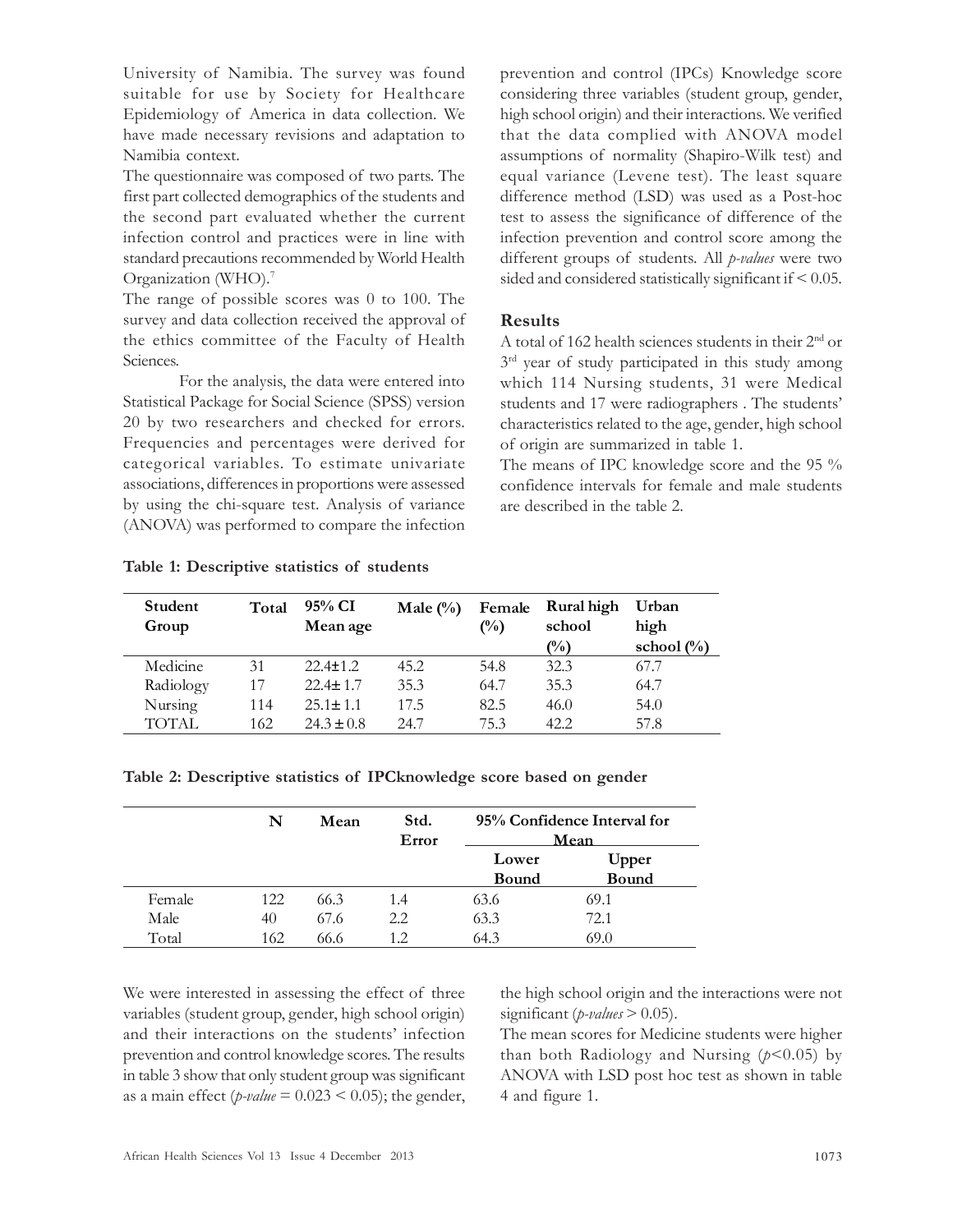| Source                  | Type III   | df             | Mean    | F    | Sig. |
|-------------------------|------------|----------------|---------|------|------|
|                         | Sum of     |                | Square  |      |      |
|                         | Squares    |                |         |      |      |
| Gender                  | 119        |                | 119     | 0.53 | .47  |
| Student                 | 1725       | 2              | 863     | 3.86 | .02  |
| School origin           | 134        | 1              | 134     | 0.60 | .44  |
| Gender * Student        | 52         | $\overline{2}$ | 26      | 0.11 | .89  |
| Gender * School origin  | 43         | 1              | 43      | 0.19 | .66  |
| Student * School origin | 154        | 2              | 77      | 0.35 | .71  |
| Gender $*$ Student $*$  | 273        | 2              | 136     | 0.61 | .54  |
| School origin           |            |                |         |      |      |
| Error                   | 33264.337  | 149            | 223.251 |      |      |
| Total                   | 751024.250 | 161            |         |      |      |
| Corrected total         | 36246.261  | 160            |         |      |      |

Table 3: ANOVA results for overall IPC Knowledge Score for gender, student area, high school origin, and their interactions

a. R Squared  $=$  .082 (Adjusted R Squared  $=$  .015)

|  |  | Table 4: LSD Post Hoc Tests - Multiple comparisons of means IPC knowledge scores |
|--|--|----------------------------------------------------------------------------------|
|--|--|----------------------------------------------------------------------------------|

| Œ.<br>Student | Student   | Mean<br>Difference<br>$1 - 1$ | Std. Error | p-value |
|---------------|-----------|-------------------------------|------------|---------|
| Medicine      | Radiology | $11.9*$                       | 4.4        | .008    |
|               | Nursing   | $7.1*$                        | 2.9        | .019    |
| Radiology     | Medicine  | $-11.9*$                      | 4.4        | .008    |
|               | Nursing   | -4.9                          | 3.8        | .207    |



Figure 1: Mean (+SE) of KAIPC scores for each group of students

Group means were compared by ANOVA with LSD post hoc test. \* Medicine significantly different from Radiology ( $p=0.008$ ) and Nursing ( $p=0.019$ ).

Considering the specific questions related to Infection prevention and control, we are going to point out the most important or relevant results (table 5). In our survey, only 24.1% of all respondents gave a correct answer to the question related to the

environment (air, water, inert surfaces) as the major source of bacteria responsible for Nosocomial infection, 48.4% respondents among medical students, 6.0% respondents among the radiology students and 20.2% respondents among the nursing students.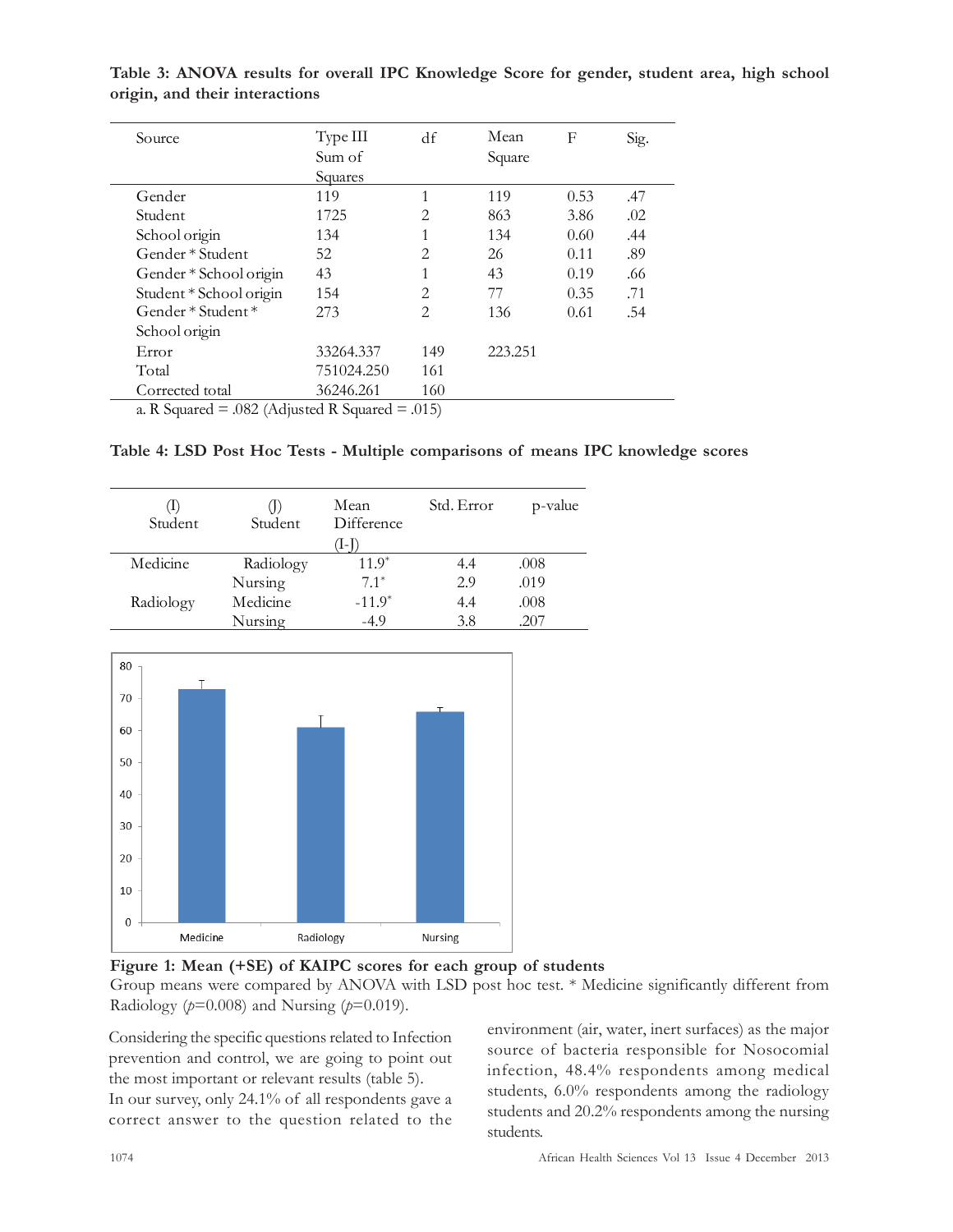On the question relating to hand hygiene - the indications for the use of alcohol-based hand rub (on unsoiled hands), 33.9% of the respondents responded correctly 19.7% respondents among medical students, 58.9% respondents among the radiology students, 34.2% respondents among the nursing students.

In the use of protective barriers, the standard precautions recommend use of gloves for each

procedure, when there is a risk of contact with the blood or body fluid, when there is a risk of a cut and when healthcare workers have a cutaneous lesion. 42.0% of all respondents gave a correct answer to this question, 58.1% of respondents among medical students, 41.2 % respondents among the radiology students and 37.7 % respondents among the nursing students.

#### Table 5: Percent correct to each survey item for all respondents and for each student group (Medicine, Radiology and Nursing)

| Infection prevention and control categories                                                                           |               |                |                    | Medicin Radiolo Nursing |
|-----------------------------------------------------------------------------------------------------------------------|---------------|----------------|--------------------|-------------------------|
|                                                                                                                       | $(^{0}/_{0})$ | $e(^{0}/_{0})$ | gy<br>$(^{0}_{0})$ | $(^{0}/_{0})$           |
| The environment (air, water, inert surfaces) is the major source of<br>bacteria responsible for Nosocomial infection. | 24.1          | 48.4           | 6.0                | 20.2                    |
| Advanced age or very young age increases the risk of nosocomial<br>infection                                          | 74.1          | 93.5           | 71.0               | 69.3                    |
| Invasive procedures increase the risk of nosocomial infection                                                         | 86.4          | 96.8           | 70.6               | 86.0                    |
| Precaution standards - Include the recommendations to protect only                                                    | 89.5          | 84.0           | 88.2               | 91.2                    |
| the patients                                                                                                          |               |                |                    |                         |
| Precaution standards - Include the recommendations to protect the<br>patients and the healthcare workers.             | 96.3          | 90.3           | 94.1               | 98.2                    |
| Precaution standards - Apply for all the patients                                                                     | 96.3          | 93.6           | 94.1               | 96.3                    |
| Precaution standards - Apply for only healthcare workers who have<br>contact with body fluid                          | 76.5          | 74.2           | 82.4               | 76.0                    |
| Hand Hygiene - When is hand hygiene recommended? Before or<br>after a contact with (or care of) a patient.            | 72.8          | 58.1           | 64.7               | 78.1                    |
| Hand Hygiene - When is hand hygiene recommended? Between<br>patient contacts                                          | 90.7          | 96.8           | 82.4               | 90.4                    |
| Hand Hygiene - When is hand hygiene recommended? After the<br>removal of gloves                                       | 87.7          | 96.8           | 76.5               | 86.8                    |
| Hand Hygiene-What are the indications for the use of alcohol-                                                         | 33.9          | 19.7           | 58.9               | 34.2                    |
| based hand rub (on unsoiled hands)?                                                                                   |               |                |                    |                         |
| Protective barriers - The standard precautions recommend use of<br>gloves:                                            | 42.0          | 58.1           | 41.2               | 37.7                    |
| - For each procedure,                                                                                                 |               |                |                    |                         |
| - When there is a risk of contact with the blood or body fluid,                                                       |               |                |                    |                         |
| - When there is a risk of a cut, When healthcare workers have a                                                       |               |                |                    |                         |
| cutaneous lesion                                                                                                      |               |                |                    |                         |
| The care of equipment: The care of equipment involves the                                                             | 71.0          | 77.4           | 58.8               | 71.1                    |
| appropriate disposal of waste, contaminated laundry and sharp; the                                                    |               |                |                    |                         |
| cleaning, sterilization and disinfection of equipment, instruments and                                                |               |                |                    |                         |
| devices. The health worker should:                                                                                    |               |                |                    |                         |
| - Reuse equipment even if they are not visibly blood stained,                                                         |               |                |                    |                         |
| The care of equipment: The care of equipment involves the                                                             | 71.0          | 77.4           | 58.8               | 71.1                    |
| appropriate disposal of waste, contaminated laundry and sharp; the                                                    |               |                |                    |                         |
| cleaning, sterilization and disinfection of equipment, instruments and                                                |               |                |                    |                         |
| devices. The health worker should:                                                                                    |               |                |                    |                         |
| - If facility does not have autoclave, disinfection alone can make                                                    |               |                |                    |                         |
| equipment safe,                                                                                                       |               |                |                    |                         |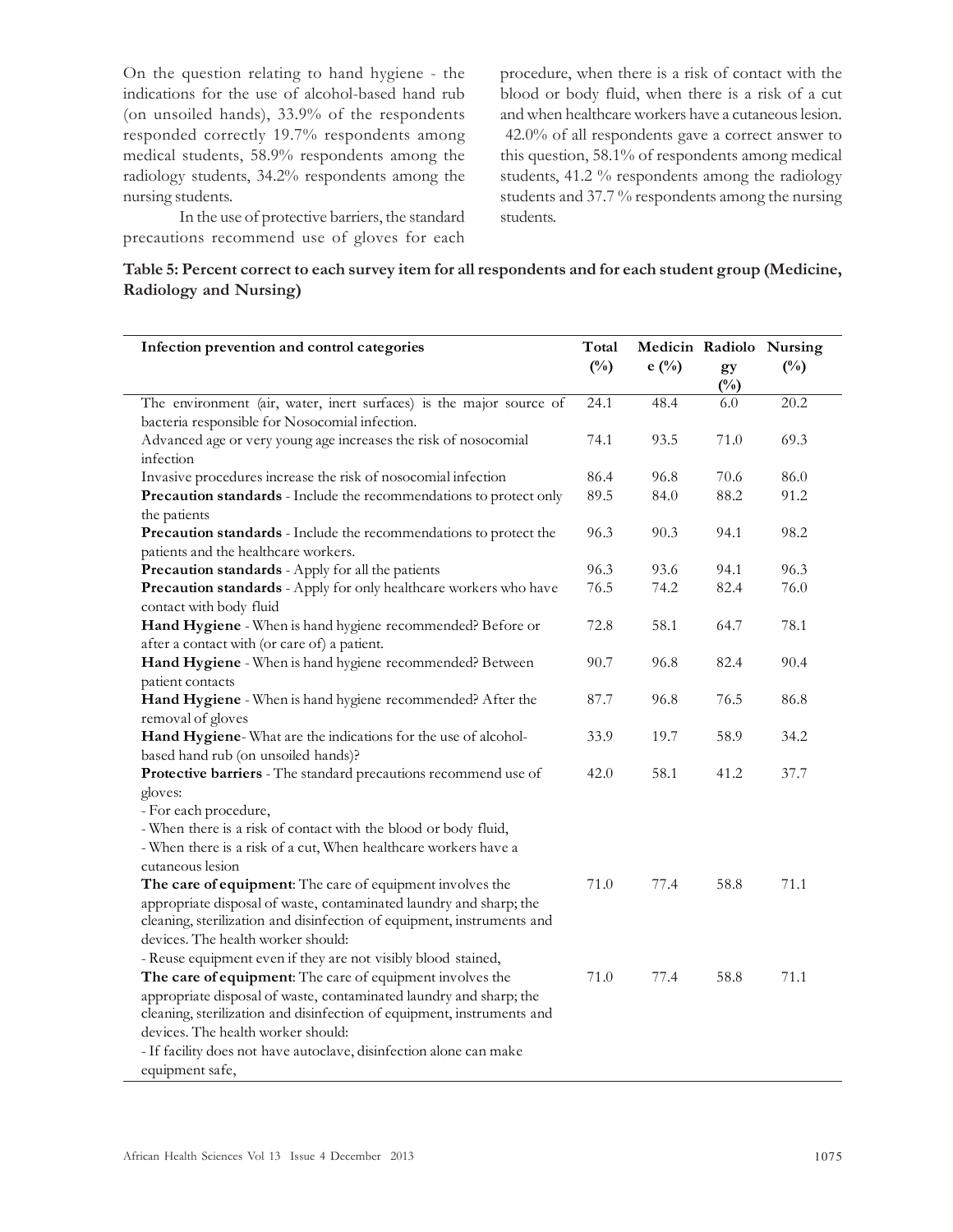| Infection prevention and control categories                                                                                                                                                                                                                                                                                        | Total<br>$(\%)$ | Medicine<br>$(\%)$ | Radiology<br>$\frac{(\%)}{(\%)}$ | Nursing<br>$\binom{0}{0}$ |
|------------------------------------------------------------------------------------------------------------------------------------------------------------------------------------------------------------------------------------------------------------------------------------------------------------------------------------|-----------------|--------------------|----------------------------------|---------------------------|
| The care of equipment: The care of equipment involves<br>the appropriate disposal of waste, contaminated laundry<br>and sharp; the cleaning, sterilization and disinfection of<br>equipment, instruments and devices. The health worker<br>should:<br>-Should follow manufacturer and facility protocols in all<br>instances       | 71.0            | 77.4               | 58.8                             | 71.1                      |
| The care of equipment: The care of equipment involves<br>the appropriate disposal of waste, contaminated laundry<br>and sharp; the cleaning, sterilization and disinfection of<br>equipment, instruments and devices. The health worker<br>should:<br>-High level disinfection can be achieved using                               | 71.0            | 77.4               | 58.8                             | 71.1                      |
| glutaraldehyde<br>The care of equipment: The care of equipment involves<br>the appropriate disposal of waste, contaminated laundry<br>and sharp; the cleaning, sterilization and disinfection of<br>equipment, instruments and devices. The health worker<br>should:<br>- Metallic equipment can be disinfected using hypochlorite | 71.0            | 77.4               | 58.8                             | 71.1                      |
| Health practices: Health workers who believe they have<br>been contaminated with an infectious agent should<br>- Keep this information themselves                                                                                                                                                                                  | 88.3            | 93.6               | 94.1                             | 86.0                      |
| Health practices: Health workers who believe they have<br>been contaminated with an infectious agent should<br>- Contact their primary health care provider or an<br>occupational health department for follow up and advice,                                                                                                      | 88.3            | 93.6               | 94.1                             | 86.0                      |
| Health practices: Health workers who believe they have<br>been contaminated with an infectious agent should<br>- Assess the risk of transmitting the infectious agent to<br>patients only                                                                                                                                          | 88.3            | 93.6               | 94.1                             | 86.0                      |
| Health practices: Health workers who believe they have<br>been contaminated with an infectious agent should<br>- Assess the risk of transmitting the infectious agent to<br>others (patients and other health workers) only,                                                                                                       | 88.3            | 93.6               | 94.1                             | 86.0                      |
| Health practices: Health workers who believe they have<br>been contaminated with an infectious agent should<br>- Assess the risk of transmitting the infectious agent to<br>others (patients and other health workers) and take<br>appropriate precautions                                                                         | 88.3            | 93.6               | 94.1                             | 86.0                      |
| Health practices: Health workers who believe they have<br>been contaminated with an infectious agent should<br>- Not Know and review their immunization status with<br>their primary health care provider                                                                                                                          | 88.3            | 93.6               | 94.1                             | 86.0                      |

#### **Discussion**

Due to inadequate resources, the number of occupationally acquired infections like HIV and Hepatitis B has become a major concern for both the health care workers and the public. The history of transmission of infectious diseases like leprosy, syphilis, bubonic plague, and lately Hepatitis, HIV, Severe Acute Respiratory Syndrome (SARS), Methicillin Resistant Staphylococcus (MSRA), and

Vancomycin Resistant Enterococcus (VRE) has repeatedly shown that despite varying degrees of negative attitudes and unwillingness to care for patients by the public and health care workers, proper education about risks and advances in methods of prevention have served to change negative attitudes and promote a safer care-giving environment<sup>9</sup>.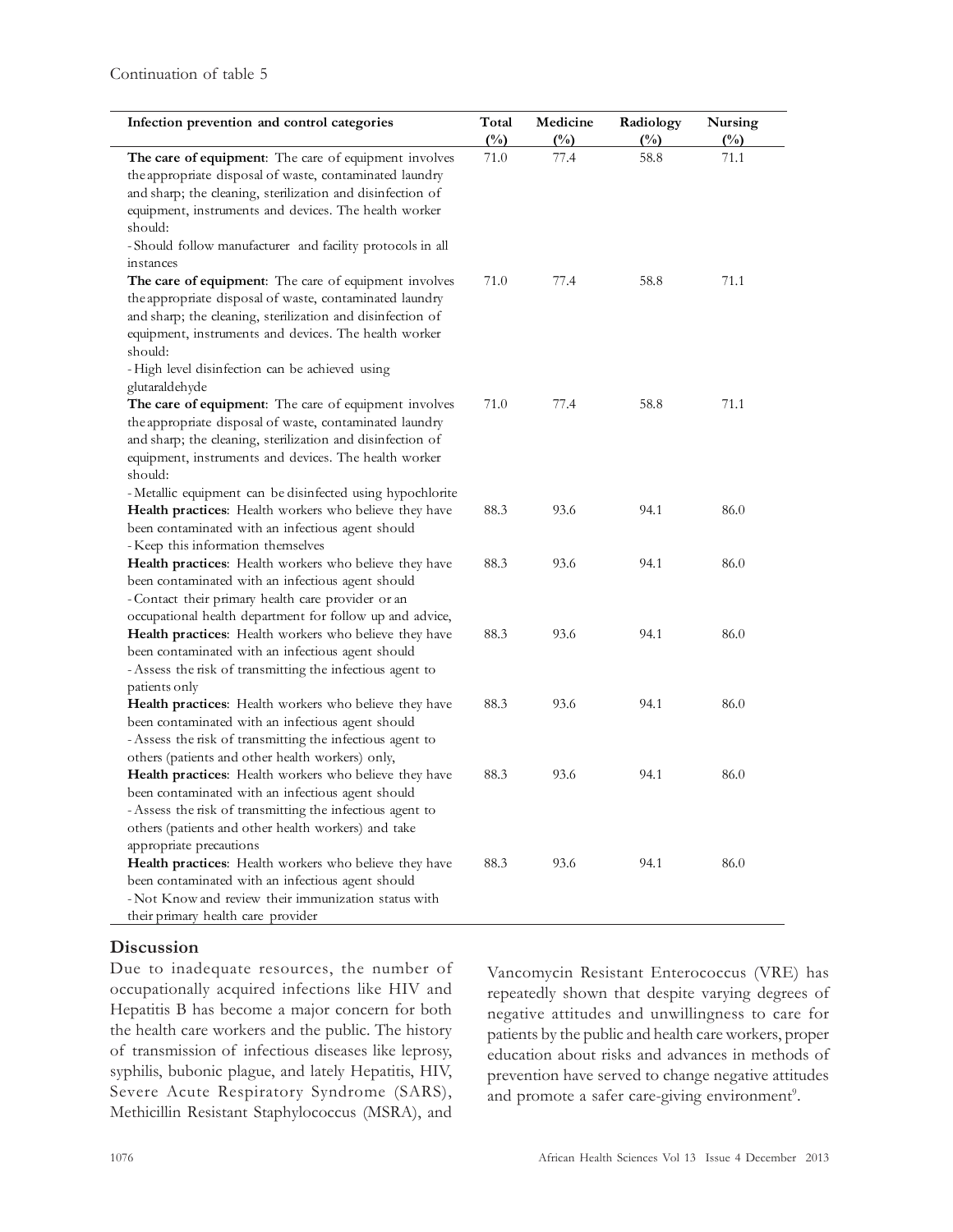Much as knowledge of IPCs is vital to all health workers, our study appears to show that there is higher knowledge among medical students compared to nursing/radiography students (though even this is limited by small numbers of medical and radiography students).

There is an increasing number of health care workers (HCWs) both in developed and developing countries who have been exposed to infection to blood-borne pathogens while caring of patients<sup>10</sup>.

Hands of medical workers, including medical students, transmit infections to and from patients. Physicians have been cited to be familiar with guidelines and knowledgeable about hand hygiene, however there are still significant knowledge gaps. Hand hygiene is key to the prevention of spread of micro-organisms responsible for endemic nosocomial infections, but frequently, this is not adequately recognised or appreciated by HCWs<sup>11, 12</sup>.

From this study the mean overall score for the infection prevention and control knowledge  $(67\pm2\%)$  was low compared to a study where 80 to 90% of students showed good level of knowledge and awareness as well as perception about its importance in clinical practice<sup>13</sup>.

Medical students had a better mean score (72.9± 5.3) than nursing students  $(65.8 \pm 2.7)$  and radiologist students (60.9  $\pm$  7.5). The Knowledge on IPCs was statistically equivalent for the nursing and radiologist students and for both males and females students. It was also found that the knowledge on infection prevention and control is equivalent among the students coming from urban and rural high schools. We believe this is the first study to compare knowledge of IPCs among these groups.

Students' knowledge differed according to specific areas of infection prevention and control and area of studies. Our results appeared to be similar and different in some ways to those reported by Marie-Pierre Tavolacci et al<sup>1</sup>. Our results shown that the medical students had better overall score than nursing students and radiologist students, but Marie-Pierre Tavolacci et al. found that the nursing students had a better overall score than did physiotherapist students, medical students and assistant radiologist students. Our results were also similar to theirs in that the overall score did not differ between male and female students.

Knowledge of guidelines has been associated with better hand-hygiene practices; therefore we think that efforts need to be focused to raise awareness regarding the impact of healthcare associated infections and implications of hand hygiene by holding seminars and group discussions and providing written instructions and posted reminders<sup>14, 15</sup>. Studies have consistently identified improvement in overall hand-hygiene practices by interventions targeting at improving knowledge among healthcare workers<sup>16</sup>.

### **Conclusion**

We found that knowledge about IPCs and awareness of its importance among health science students was below previously published studies on this topic, especially for nursing and radiology students in our survey. Further, it may not translate into good hand washing practice if the uptake is poor.

Marie-Pierre Tavolacci et al. recommended including pragmatic presentation of effective hand hygiene and standard precautions, feedback from teachers at the bedside, and inclusion of hygiene scores for students in all clinical training courses. They also recommend the strengthening of teaching, particularly with respect to the application of standard precautions for every patient, hand hygiene after use of gloves, and the benefit of using alcohol-based hand rub to decrease the transmission of nosocomial infection<sup>1</sup>.

Most students interviewed appreciated the knowledge and attitude toward IPCs and were eager to learn. They however attributed the low knowledge and attitude to lack of initiating IPCs early in the beginning of the course.

# Recommendations

The Faculty of Health Sciences should introduce the module of IPCs at the earliest opportunity to health sciences students at the school.

The Faculty of Health Sciences should stress the importance of hand washing among health sciences students and should make it compulsory that health sciences students carry alcohol sanitizers.

In conjunction with the recent rise of pandemics, hospitals should take initiative to mandate infection control guidelines to students before entering the wards.

Ministry of Health and Social Services in conjunction with hospitals should intensify hand washing in clinical settings.

Teaching methods should be improved or modified to increase knowledge of infection control

Inter- professional approach to learning about significance of hand-washing should be encouraged.